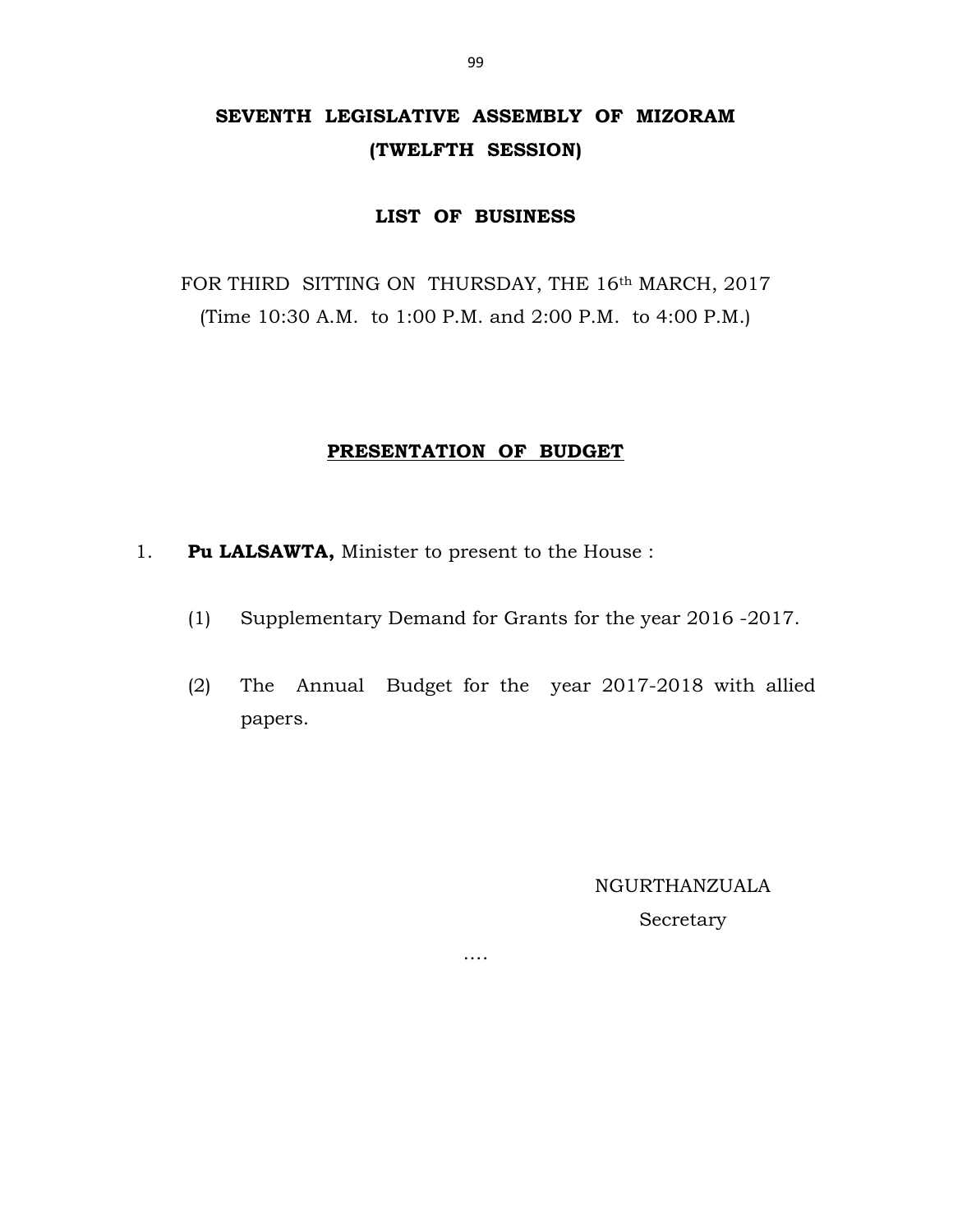SPEAKER : Lalpa in Pathian chuan a tiam che u angin mal a sawm ang che u a, hnam tam tak in puktir ang a, nangni erawh chuan in puk lo vang.

Deuteronomy 15:6

 Vawiinah hian member zahawm tak pahnih Pu J.H. Rothuama leh Lt. Col. Z. S. Zuala (Rtd) chu tul dang vangin kan session ah hian an rawn tel lo a ni tih House kan hriattir a. Hei vawiin chu Mizoram mipui te tana kan pass tur Budget pharh ni a nih avangin, mipui te leh Budget kan ngaipawimawh zia lantir nan Business dang kan khawih dawnlo a ni tih he House hian hre sela. Tunah hian kan Minister zahawm tak Finance changtu Pu Lalsawta kan sawm ang a, heng a hnuai ami te.

(1) Supplementary Demand for Grants for the year 2016-2017.

(2) The Annual Budget for the year 2017-2018 with allied papers-te hi House-a pharh turin i lo sawm ang.

# KUM 2017-2018 FINANCE MINISTER BUDGET SPEECH

Pu Speaker,

1. I rem tihnain he House zahawm takah hian 2017-2018 chhunga Mizoram sorkar sum hman tur, Regular Budget for 2017-2018 leh, Supplementary Demand for Grants for 2016-2017 te hi uluk taka sawiho a nih hnua lungrual taka min pawmpui turin ka rawn pharh dawn a ni.

2. Vanneih thlak takin kuminah hian regular budget ka pharh leh thei dawn a, nikum lamah regular budget ka pharh tawh bawk a, a kum zawna Regular Budget ka pharh thei hi a lawmawm ka ti takzet a ni. Fourteenth Finance Commission Recommendation anga sum kan dawn tak avang hian state sorkarin sum chungchangah zalenna zau zawk kan nei thei ta a. Kan sum hmuh zat turte a hma ai zawnga a hriat chian theih tak avang hian kan Budget len zawng turte pawh mumal takin a hun dikah kan bithliah fel thei ta a ni.

3. 2017-18 atang hian India ram pumah budget kalphung a inthlak dawrh mai a. Tunhma zawnga Plan leh Non-Plan tia kan thenhran thinte kha tibovin hmun khatah chhunfin a ni a, chuvangin Budget hi hlawm lian pui pahnih, Revenue leh Capital-ah te then an ni tawp mai a ni.

4. Pu Speaker, tunah chuan kan budget chungchanga hriat ngai ho lo luhchilh tak tak tawh dawn ila. Kan sum hmuhna tur lam i lo thlir hmasa ang u.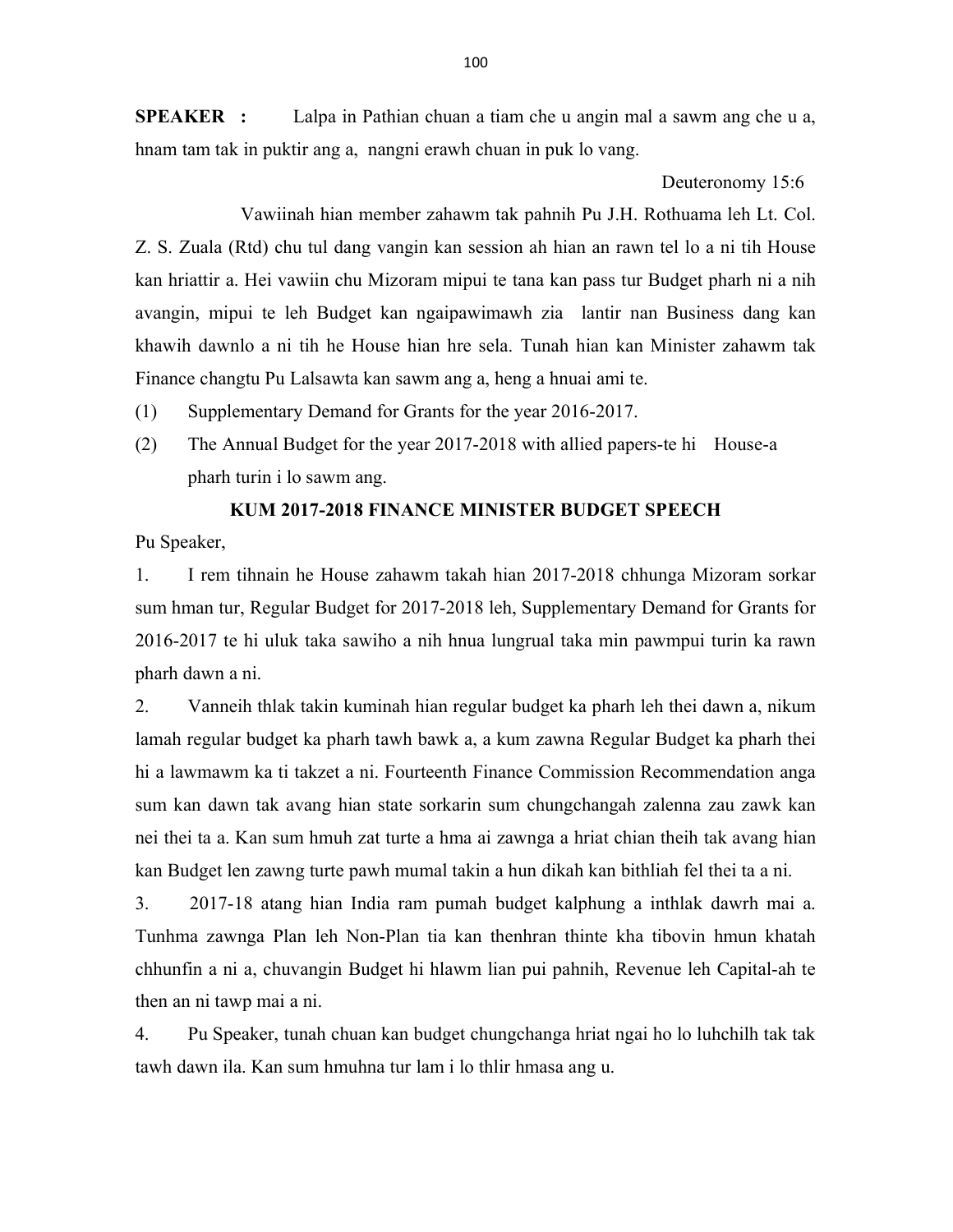- (a) Fourteenth Finance Commission Recommendation anga 2017-2018 chhunga sum hmuh beiseite: Hei hian Central Sorkara chhiah tling khawm atanga kan chan ve tur (Share of Taxes) `3107.26 crore te; Post Devolution Revenue Deficit Grant ` 2446.00 crore te, Urban Local Bodies (ULB) Grant ` 23.80 crore te, State Disaster Response Fund (SDRF) atan ` 17.00 crore te an ni. ULB Grant kan tih ` 23.80 crore ah hian ` 18.46 crore hi a pangngaia kan dawn tur Basic Grant a ni a, ` 5.34 crore erawh hi chu kan Urban Local Body ten an thawh that dan a zira Sorkar laipuiin min pek belh tur, Performance Grant a ni.
- (b) State Borrowing (Sorkar sum puk): State-in sum a puk tur hi ` 596.95 crore ni tura ruahman a ni a. Hei hian NABARD atanga kan loan lak tur ` 150.00 crore te, NCDC loan ` 11.24 crore te, Block Loan kan tih ` 35.68 crore te a huam a ni. Tin, Open Market Borrowing (OMB) `400.00 crore hi Ministry of Finance pawmpuinain puk tura ruahman a ni bawk. RBI atanga Ways & Means Advance kan lak hnuhnun ber hi June, 2015 kha a ni tawh a. Heti chung hian engemaw thulha puk a ngaih palha kan buai loh nan Budget-ah ` 0.03 crore dah a ni a. Budgeta a awm avang hian kan puk ngei dawn tihna erawh a ni lo.
- (c) State's Own Funds hian kan State chhunga chhiah tling khawm, State's Own Tax Revenue (SOTR) leh thil dang atanga kan hmuh State's Own Non-Tax Revenue (SONTR) te a huam a. Heng thil pahnih atang hian ` 694.64 crore hmuh kan inbeisei a. Heng bakah hian loan leh thil dang rulhna tling khawm ` 32.84 crore hmuh kan inbeisei bawk a ni.
- (d) **Centrally Sponsored Schemes** hrang hrang atangin ` 1169.61 crore hmuh kan inbeisei a, heng CSS sum te hi Central Ministry hrang hrangte atanga kan State chhunga hmasawnna hna thawh nana kan hmuh te an ni. 2017-18 chhung pawh hian a hmaa kan lo tih thin angin Mizoram sorkar chuan scheme thenkhat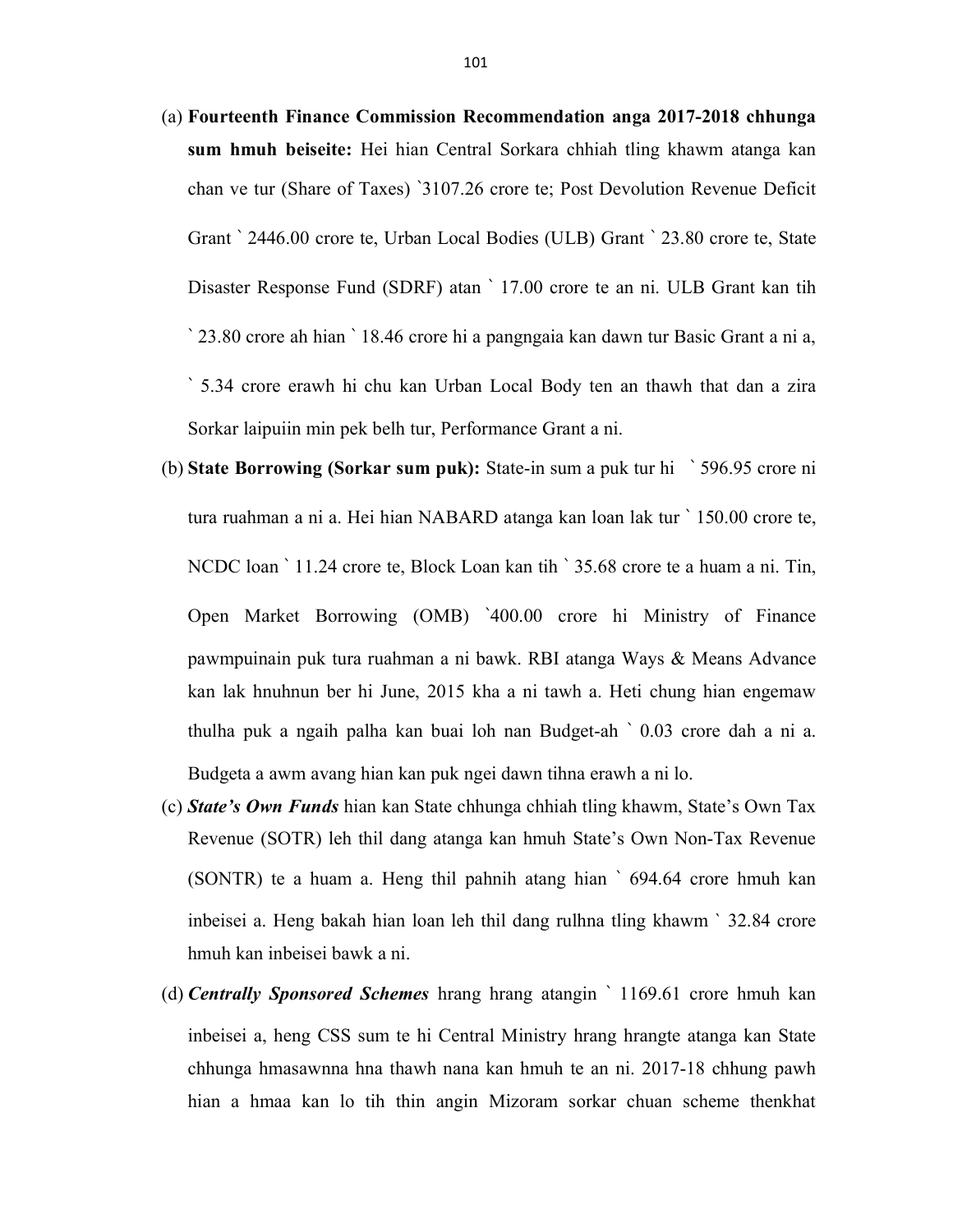pawimawh bik ah lo chuan 90:10 a sum intum sem ngai aia sang CSS te chu a kalpui dawn lo a ni.

(e) Block Grants kan tih ho atangin 2017-18 chhungin ` 582.36 crore hmuh beisei a ni a. Block Grants kan tih hian Externally Aided Projects (EAP), NLCPR, BADP, NSAP,AIBP, JNNURM, NeGAP te a huam a ni.

5. Tichuan Mizoram State Sorkar-in 2017-2018 chhunga sum hnar hrang hrang atanga sum hmuh kan beisei zat chu a pumpuii ` 8803.10 crore a ni ta a ni. Tarlan tawh angin heng kan sum hmuh tur zinga thenkhat, ULB Grant te, SDRF te, NCDC Loan te, EAP te, CSS leh NLCPR/NEA te hi hna bik thawh nana ruahman an nih avangin kan duh anga kan hman a rem lova. Tin, EAP, CSS and NLCPR/NEA te hi budget-a kan estimate zat kan hmu ngei ngei ang tih pawh a sawi theih rih loh a ni.

6. State Sorkar chuan kum hnih kalta chhung kha 'Year of Consolidation'-ah puangin heng kum chhung hian Mizoram sorkar sum dinhmun siam that tumin nasa takin a bei a. Kan sum dinhmun tlema a ziaawm chhoh tak avangin hmasawnna ruhrel din nan 2017-18 chhung hian sum tam zawk hmang tura ruahmanna siam a ni a. Chuvangin Market Loans ` 400.00 crore leh NABARD loan ` 150.00 crore te lak tum a ni.

## Budget Estimates 2017-18

7. Pu Speaker, tunah chuan 2017-2018 chhunga kan Budget ruahman ka rawn tarlang tawh dawn a ni.

## Revenue Receipt

8. Revenue Receipt of the State Government hian chhiah atanga kan sum hmuh, Tax Revenue leh thil dang atanga kan hmuh Non-Tax Revenue te a huam a. 2017-2018 chhunga Tax Revenue hmuh kan beisei zat chu ` 3504.97 crore a ni a. Hei hian State chhunga kan chhiah tling khawm State's Own Tax Revenue (SOTR) ` 397.71 crore leh Share of Central Taxes and Duties ` 3107.26 crore te a huam a.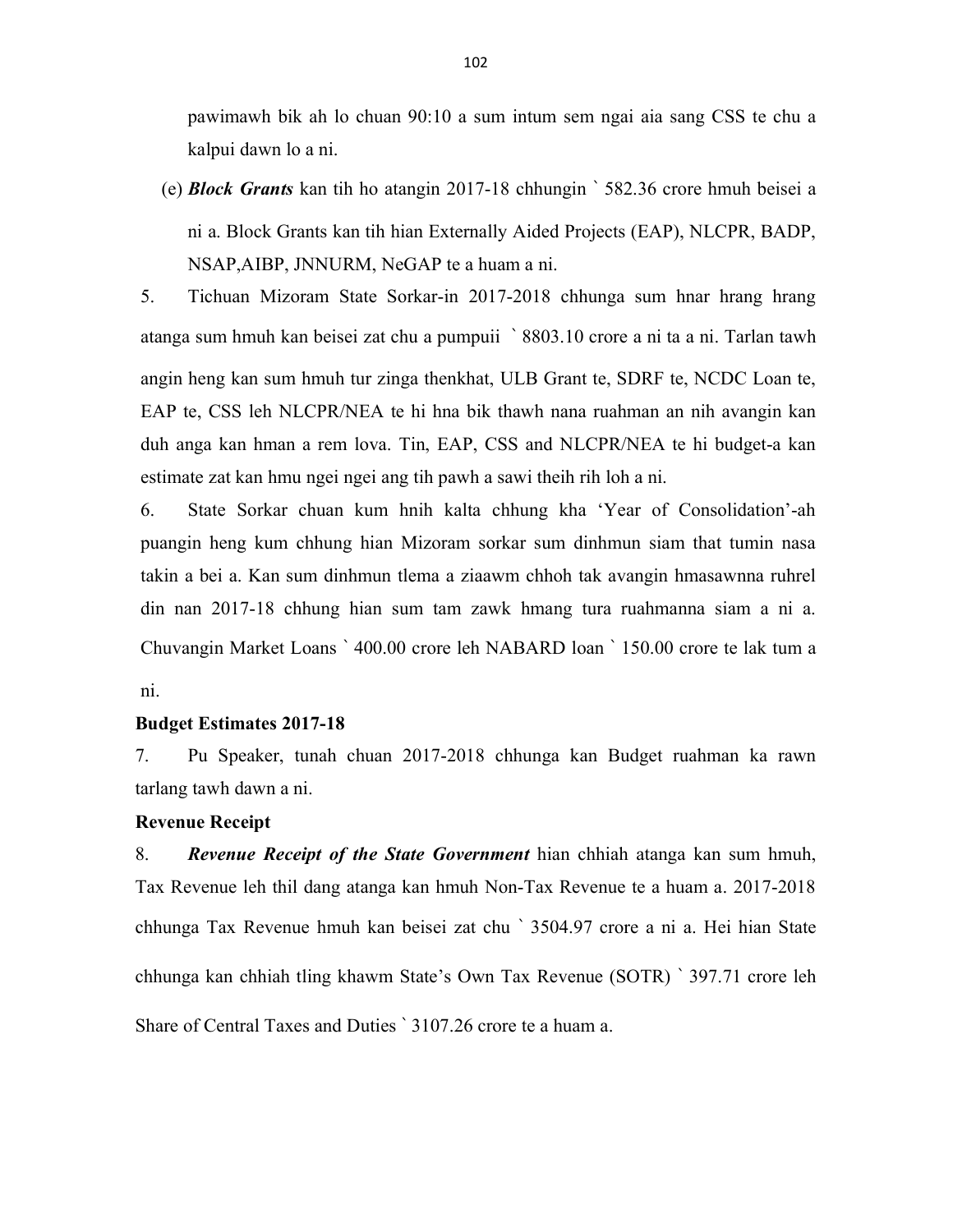9. Kum 2017-2018 chhunga Non-Tax Revenue hmuh kan beisei zat chu ` 296.93 crore a ni a. Tin, Central Government atangin Grants-in-Aid ` 4371.40 crore hmuh kan beisei bawk a ni.

10. Tichuan kan Total Revenue Receipt chu ` 8173.31 crore ni tura estimate a ni a. Hetah hian kan State-in kan thawh chhuah tura kan beisei, State's Own Revenue Receipt chu ` 694.64 crore a ni a. Hei hi kan Revenue Receipt pumpui atanga zaa 8.50 a ni.

## Capital Receipt:

11. Capital Receipt kan tih, Internal Debt te, Central Government atanga Loans & Advances kan tihte leh loan kan pek chhuah atanga kan hmuh let lehte a huam a. 2017- 18 chhunga kan Capital Receipt chu ` 629.79 crore ni tura estimate a ni. ` 561.27 crore hi Internal Debt atanga hmuh kan beisei a ni a, ` 35.68 crore hi Central Government atanga Loans & Advances hmuh kan beisei a ni leh a, ` 32.84 crore hi Loan kan puktir ho atanga kan hmuh let leh, Recoveries of Loans & Advances kan tih tlingkhawm atanga hmuh kan beisei a ni bawk.

12. Internal Debt of the State Government kan tih hian Open Market Borrowing (OMB) ` 400.00 crore te, NABARD atanga loan kan hmuh tur ` 150.00 crore te, NCDC Loan ` 11.24 crore te leh RBI atanga W&MA ` 0.03 crore te a huam a ni.

# Resource Mobilization atana hmalaknate:

13. Kan sum mamawh zat kan thawhchhuah loh avangin sum hnar thar zawn chhuah kawngah theihtawp kan chhuah a ngai a, chutih rualin chhiah kan lak thin hrang hrangte pawh kan tihpun chhoh hret hret a ngaih dawn bakah chhiah ni lo, thildang atanga kan lak luhte pawh kan tihpun chhoh zel a ngai dawn a ni.

14. 2017-18 July thla atangin India ram pumah Goods & Services Tax (GST) hman tan tur a ni a. Hemi chungchanga thil pawimawhte tihfel a la nih loh avangin kan sum hmuh tur zat estimate a la harsa rih deuh a. Tuna a landan maiah chuan GST avang hian kan revenue a pung ngei turah kan ngai a ni. Taxation Department atangin kum 2017-18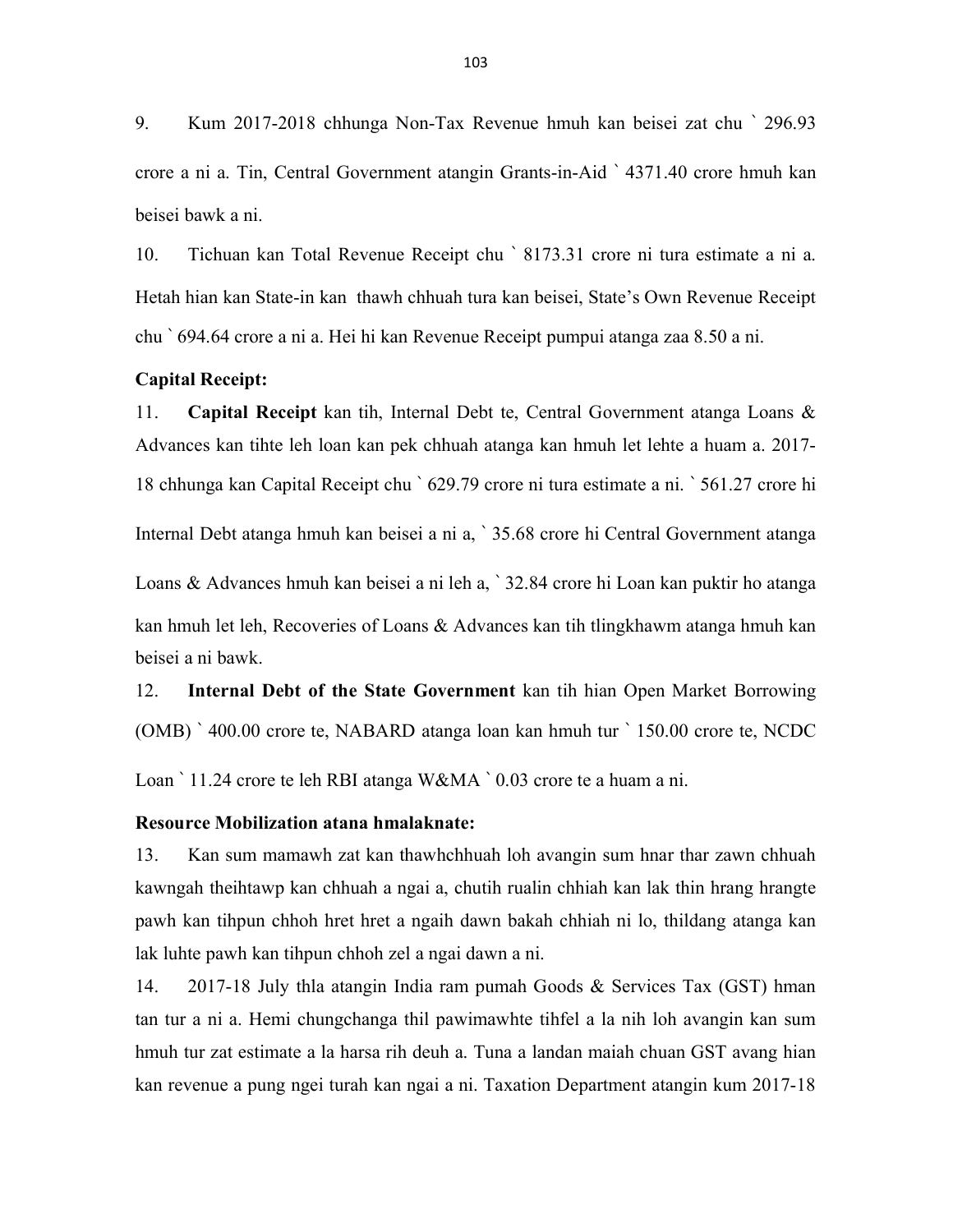chhungin State Sales Tax leh GST atangin ` 285.00 crore hmuh kan inbeisei a, hei hian motor spirit leh lubricants atanga hmuh kan beisei ` 74.99 crore a huam bawk a ni.

15. Mizoram Liquor (Prohibition & Control) Act, 2014 kan hman atangin State Excise nasa takin a pung a. Kum 2016-17 chhung khan ` 43.08 crore target a ni a. Kum 2017-18 chhung hian State Excise atangin ` 51.50 crore hmuh kan inbeisei a ni.

16. Land Revenue & Settlement Department atangin leiman leh chhiah dang tling khawm te; Stamps & Registration fees leh Land reforms atangin tein ` 20.68 crore hmuh beisei a ni bawk.

17. The Mizoram Motor Vehicles Taxation (Amendment) Act, 2015 kan hman atangin lirthei atanga chhiah kan lak thin pawh a pung chho hret hret a. Kum 2017-18 chhung hian motor vehicle tax atangin ` 15.48 crore hmuh ngei kan inbeisei a. A pumpuiin Transport Department atangin 2017-18 chhungin ` 26.98 crore hmuh chhuah kan inbeisei a ni.

18. The Mizoram Water Supplies (Control) (Amendment) Rules 2011 kan hman atangin Water tariff Rate pawh revise niin tlem tlema tihpun a ni a, a tul dan anga tihpun chhoh hret hret zel tur a la ni ang. Kum kal mekah December, 2016 thleng khan ` 27.20 crore hmuh tawh a ni a. 2017-18 chhung hian PHE Department atangin tui supply man ` 40.00 crore hmuh beisei a ni.

19. Electric chhit man atangin 2017-18 chhungin `181.00 crore hmuh beisei a ni bawk.

#### Expenditure

20. Pu Speaker, tunah chuan 2017-18 Budget Estimate-a kan sum hmanna tur tlangpui ka rawn tarlang leh dawn a ni. Sawi tawh angin Central sorkar chuan Plan leh Non Plan te merger turin thupek a tichhuak a. Chu chu Mizoramah pawh a taka kalpui nghal tur a nih avangin kumin kan budget ah hian kan sum hman turte hi Revenue leh Capital Expenditure-ah te then an ni.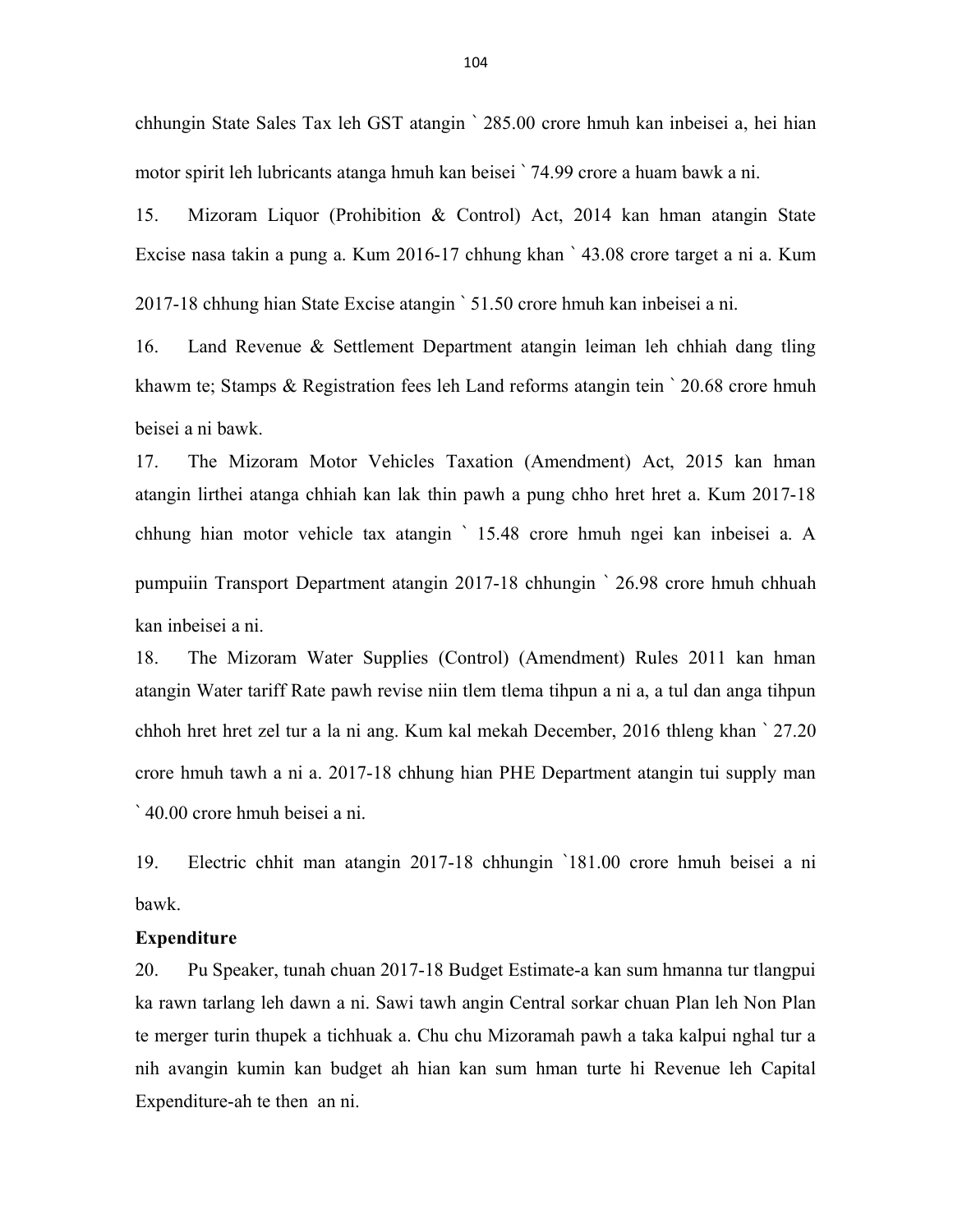- (a) Gross Revenue Expenditure, 2017-18 chhungin ` 6388.21 crore hi kan Gross Revenue Expenditure ni tura ruahman a ni a, kan Net Revenue Expenditure tur chu ` 6386.21 crore a ni ang.
- (b) Gross Capital Expenditure, ram hmasawnna ruhrel pawimawh siamna tur te, loan rulhna tur te, buhfai leina tur te, Sorkar hnathawk hnena loan pekchhuah tur leh thil dang atan ` 2414.89 crore ruahman a ni bawk. Kan Net Capital Expenditure tur chu ` 2236.62 crore a ni bawk ang.

21. Tichuan, kum 2017-18 chhunga Mizoram Sorkar sum bawmpui atanga kan sum hman tur zawng zawng chu ` 8803.10 crore a ni a, Hei hi Gross Revenue Expenditure `6388.21 crore leh Gross Capital Expenditure ` 2414.88 crore te belhkhawm a ni. Estimated Net Expenditure of the Consolidated Fund chu ` 8622.84 crore a ni a. Net Revenue Expenditure chu ` 6368.21 crore a ni ang a, Net Capital Expenditure chu

` 2236.62 crore a ni thung ang.

22. Tichuan, Budget pumpui a tlangpuia ka rawn tarlan takte hian kan Budget kalphung leh ziarang, kan sum lakluhna tur leh sum hmanna turte a phochhuak tha thawkhat turah ka ngai a ni.

#### Sum Hmanna tur langsar zualte:

23. Revenue Expenditure ho hmanna tur chu sawi thar ngai lo turah dah ila. 2017-18 chhunga kan sum hmanna tur langsar ber pakhat chu NEDP hi a ni. NEDP hnuaia hna hrang hrang thawh nan Department hrang 31-ah ` 750.00 crore dah a ni.

24. Tun dinhmunah kan kawngpuit then khat ten duhthu an sam tawk lo hle tih sorkarin a hria a, chuvangin a siamthat hna nasa zawka kalpui nan 2017-18 chhungin sum tam zawk dah tum a ni. Kawngpui awmsa chei that nan 2017-18 chhungin 239.50 crore ruahman a ni a, hei hi nikum lama kan sum dah aiin 259% laiin a tam a ni. Tin, kawngpui siam mek leh a thar siamna turin 657.64 crore ruahman a ni a, hei hi nikum lama kan sum ruahman

`387.65 crore aiin 70% laiin a tam bawk a ni.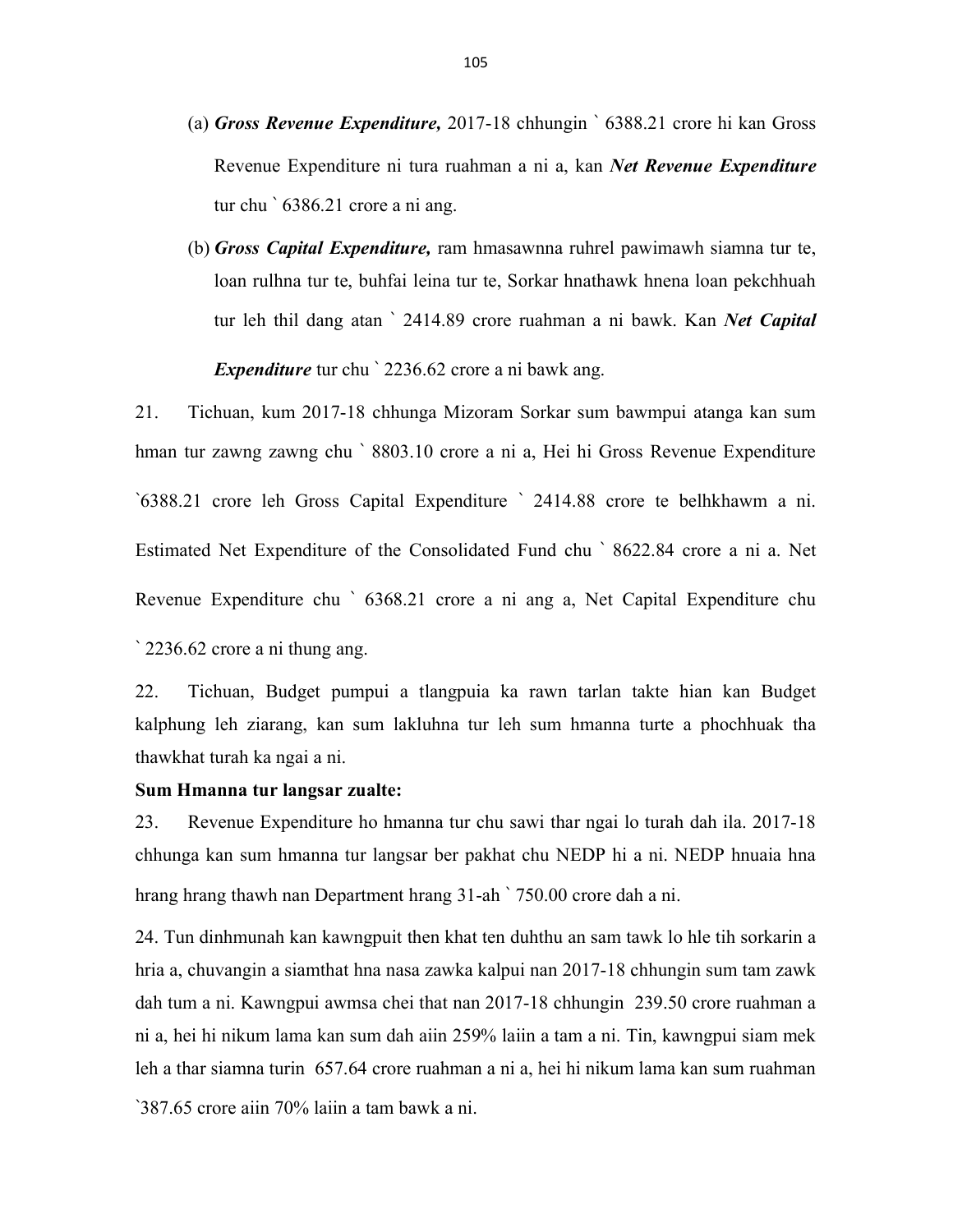25. ` 140.00 crore hi Centrally Sponsored Schemes hrang hranga State-in kan tum ve tur, SMS atan dah a ni a. Heti hian CSS te hi tluang taka kan kalpui theih ngei ka beisei a ni.

26. NLCPR hnuaia hna hrang hrang thawh nan ` 98.77 crore ruahman a ni bawk.

27. NABARD loan ` 150.00 crore hmanga Department hrang hrang ten hmasawnna hna an thawh nan a hnuaia mi ang hian ruahmanna siam a ni:

| Total               |              | 150.00 crore  |
|---------------------|--------------|---------------|
| h) School Education | $\lambda$    | 8.06 crore    |
| $g)$ FCS&CA         | ۰            | 9.21 crore    |
| f) Minor Irrigation | $\checkmark$ | $12.38$ crore |
| e) PHE              | ۰            | $17.47$ crore |
| d) PWD              | $\lambda$    | 80.00 crore   |
| c) $P&E$            | ۰            | $16.65$ crore |
| b) Soil & WC        | $\checkmark$ | $0.52$ crore  |
| a) AH & Vety.       |              | 5.71 crore    |

28. District 5 (panga) a Co-operative Society-te dinhmun chawikan nan leh tihhmasawn zel nan Integrated Cooperative Development Project (ICDP) hnuaiah ` 11.24 crore dah a ni bawk a. He Scheme hi kum 4 chhunga zawh tura ruahman a ni.

29. Mizoram State Roads–II, Regional Transport Connectivity Project (EAP funded by World Bank) hnuaia kawngpui pathum laih mek: Champhai–Zokhawthar Road, Chhumkhum–Chawngte Road leh Tlabung–Kawrpuichhuah Road, thawh chhunzawm nan kum 2017-18 chhungin ` 187. 40 crore ruahman a ni.

30. PWD hnuaia Externally Aided Project dang, Serchhip-Buarpui Road thawh nan ` 60.00 crore ruahman a ni bawk.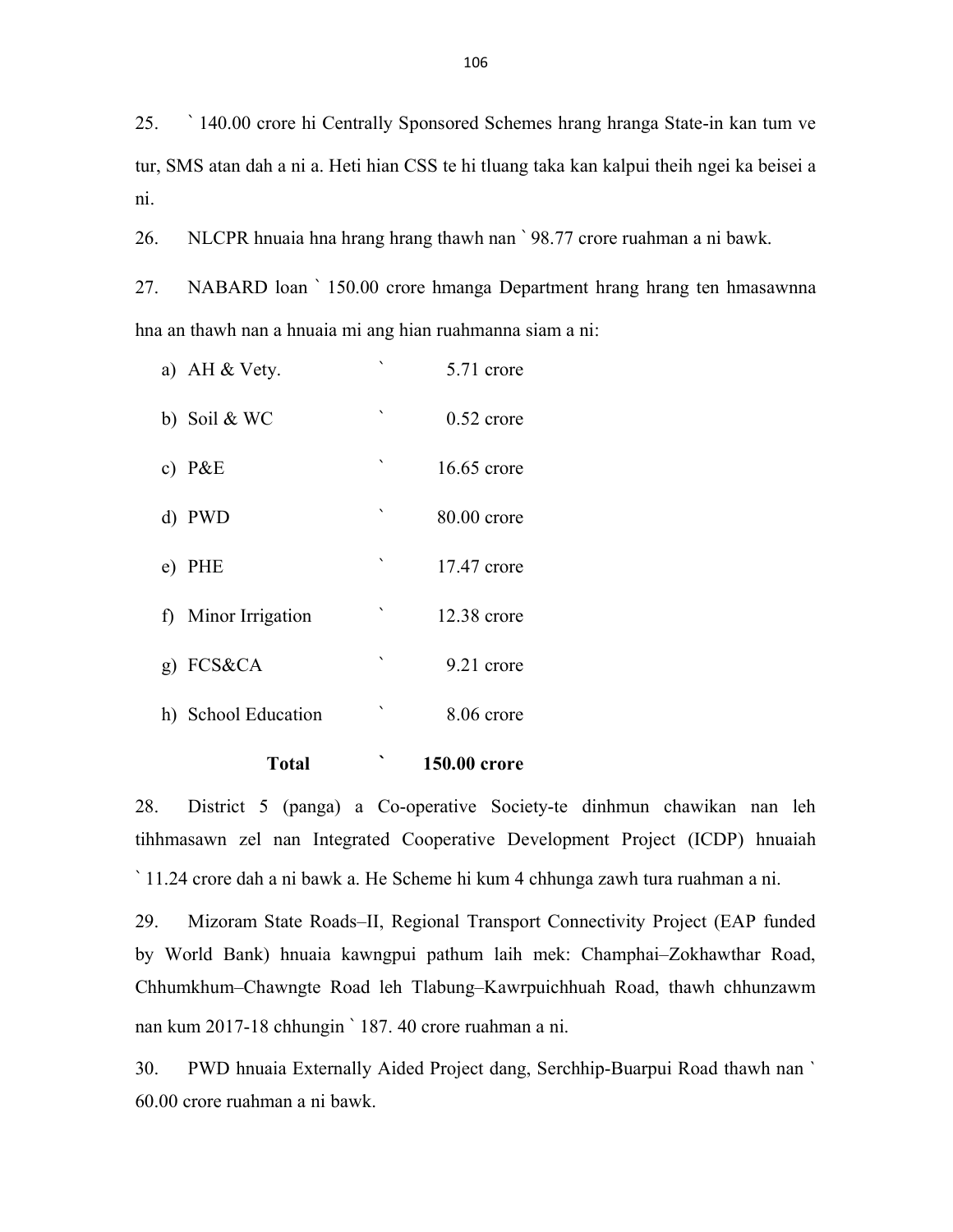31. UD&PA Department hnuaia SIPMIU-in a kalpui mek EAP Project pakhat, North-Eastern Region Capital Cities Development Investment Programme (NERCCDIP) Project–II atan ` 35.12 crore ka ruahman bakah NERCCDIP Project-III atan ` 84.25 crore ka ruahman bawk a ni.

32. 2016-17 khan Lok Ayukta din nan ` 159.34 lakh kan dah tawh a, mahse chhan hrang hrang avangin Lok Ayukta hi kan la din thei lo a. Kuminah pawh Lok Ayukta din nan ` 159.34 lakh ka han ruahman leh a. Thil buaipui ngai te buaipui mek a ni a, hun reilo te ah Mizoram in Lok Ayukta kan neih thuai a beiseiawm hle a ni.

33. Mizoram sorkar chuan kan police te'n motor siamna te, zin veivahna senso (TA bill) leh uniform chungchanga an harsatna hi a hriatpui a, chuvangin 2016-17 (RE) ah pawh an leiba rulhna tur sum engemaw zat pekbelh an ni a. Kum lo kal leh turah harsa lutuk lova an kal theih nan 2017-18 chhung hian domestic travelling expenses atan ` 473.10 lakh ka ruahman a, hei hi 2016-17 (BE) aiin ` 218.50 lakh in a tam zawk a ni. An motor-te enkawlna senso atan ` 427.70 lakh ka ruahman bawk a, hei pawh hi nikum BE aiin ` 76 lakh in a tam zawk a ni. Tin, kan police ten uniform chungchanga harsatna an neih sut kian nan ` 500 lakh ka ruahman a, hei hi 2016-17 (BE) aiin ` 340 lakh laiin a tam zawk bawk a ni.

34. Kan sum neihte hi a hnuai ami ang hian Service-wise-a hman dan tur ruahman a ni:

| <b>General Services</b>        |  | 2362.16 crore |  |  |
|--------------------------------|--|---------------|--|--|
| (ii) Social Services           |  | 2365.66 crore |  |  |
| (iii) Economic Services        |  | 1660.39 crore |  |  |
| (b) Capital Account            |  |               |  |  |
| <b>General Services</b><br>(1) |  | 698.48 crore  |  |  |

(a) Revenue Account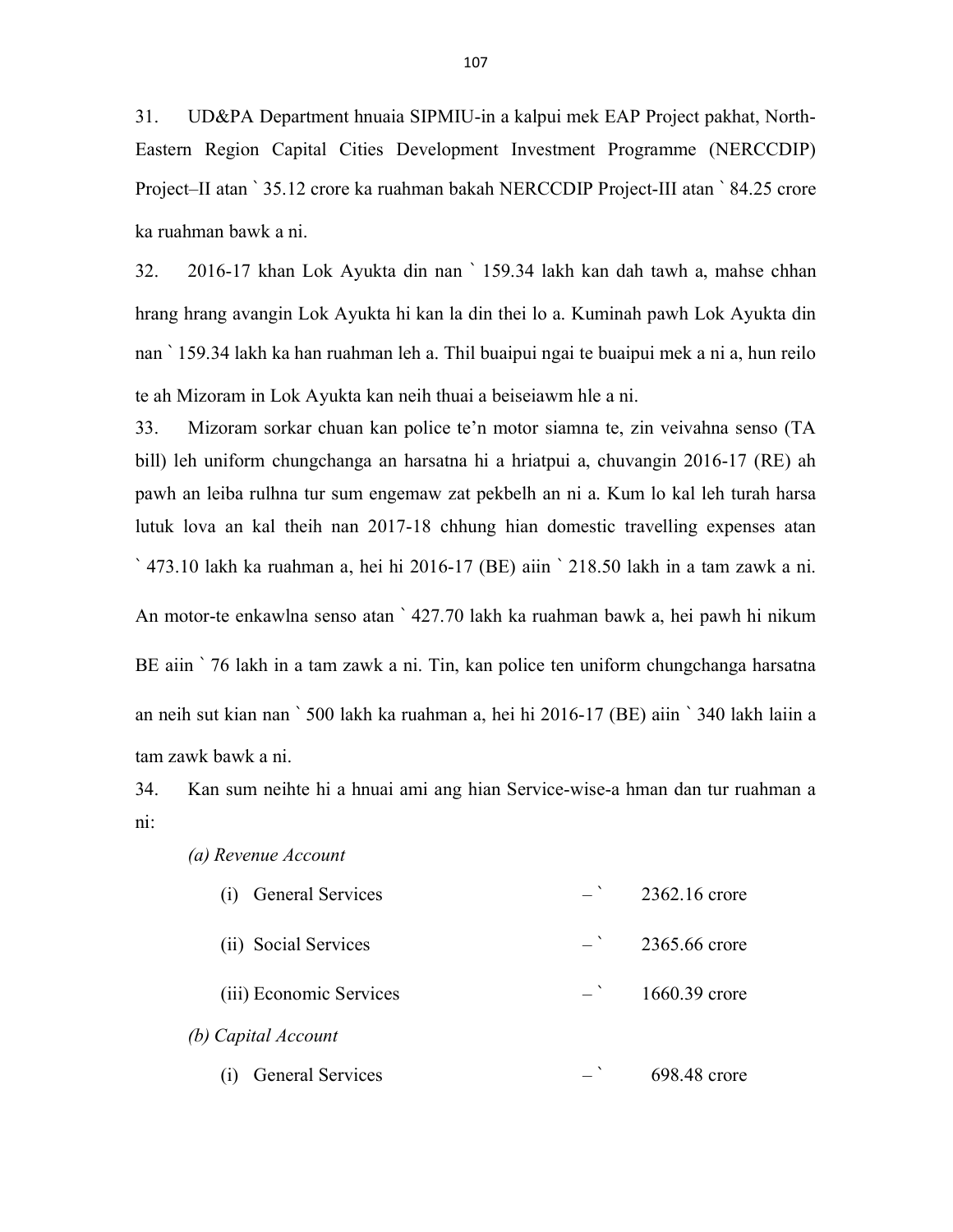| (ii) Social Services                 | 431.28 crore |
|--------------------------------------|--------------|
| (iii) Economic Services              | 956.38 crore |
| (c) Public Debt and Loans & Advances | 328.74crore  |

## Revenue Surplus leh Fiscal Deficit

35. Pu Speaker, kum 2017-18 atana kan Budget Estimate hi Estimated Revenue Surplus ` 1787.10 crore leh Estimated Fiscal Deficit ` (-) 138.94 crore ni tura ruahman a ni bawk. Chu chu kan State Projected GSDP ` 17561.60 crore atanga tehin 10.18% leh 0.79% te an ni ang.

36. Sorkar leiba kan tih hian Market Borrowings (Market Loans leh Power Bonds) te, Central Government atanga loan kan lak thin (Block Loans leh Loan dangte) te, NSSF hnuaia Special Securities te, Financial Institutions atanga kan sum puk thin (LIC, NABARD, NCDC leh Institutions dang) te, RBI atanga WMA/OD te, Provident Funds te leh leiba dangte a huam a. Kan leiba hi 2013-14 ah ` 5608.38 crore (Actuals), 2014-15 ah

` 6550.39 crore (Actuals), 2015-16 ah ` 6407.39 crore (Actuals), 2016-17 ah ` 7290.17

crore (BE) te an ni a. 2017-18 ah chuan ` 7177.99 crore ni tura chhut a ni a. GSDP atanga teh chuan kan leiba hi 2013-14 ah 54.46% (Actuals), 2014-15 ah 62.90% (Actuals), 2015-16 ah 47.90% (Actuals) leh 2016-17 ah 46.92% (BE) te an ni.

37. 2017-18 chhungin Sorkar leibat zat hi ` 7177.99 crore ni tura chhut a ni a, chu chu kan GSDP ` 17561.60 crore atanga zaa 40.87 a ni. Kuthnathawktute'n an thlai thar chhuah leh ranvulh leh Industry lama thawkte'n hma an sawn theih nan New Economic Development Policy (NEDP) hmangin Sorkar-in an mamawh intawm, Infrastructure atan ruahmanna a tam avangin sum puk pawh a tam dawn a, sorkarin kuthnathawkte remchanna siam sak a Facilitator hna a thawh azarah vawiina loneitute'n ei tawk tawk dinhmun (subsistence level) hi market-economy buatsaihsak Sorkarin NEDP hmangin a tum avangin sum puk belh hi kan mamawh tih ka sawi tel bawk a ni.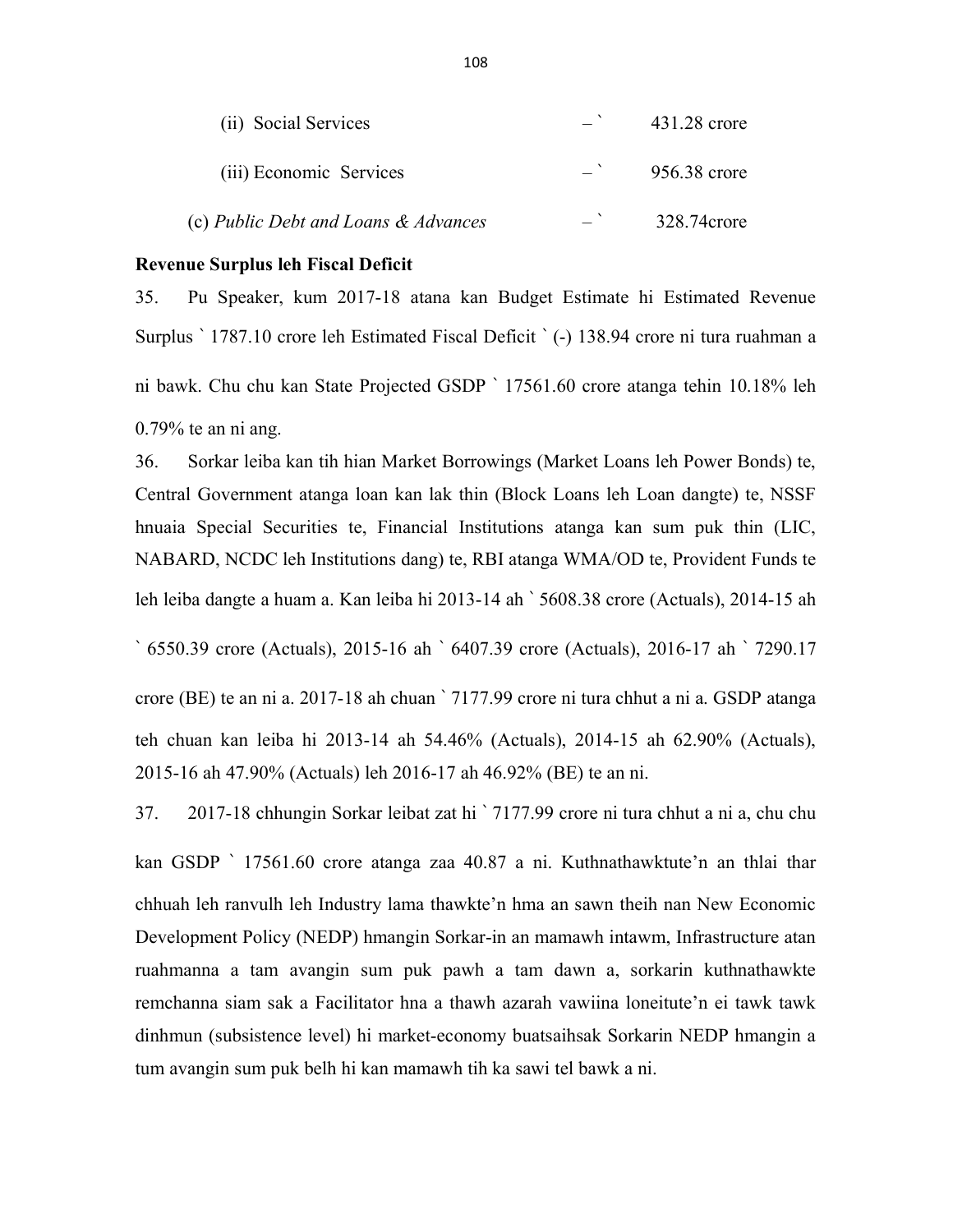38. Pu Speaker, 2017-18 chhunga kan GSDP thanna tur hi 13.05% ni tura chhut a ni bawk.

## Economy Measures

39. Pu Speaker, ka tarlan leh duh pakhat chu kan sum hnarte hi a la lian tawk lo hle a, hei vang hian chhiah leh thildang atanga kan sum lakluhte kan tihpun chhoh zel a tul a; hei bakah hian kan sum neih ang angte inrenchem tak leh daihzai taka kan hman thiam a pawimawh takzet a ni tih hi a ni. December, 2014-a CMO atanga tihchhuah, Sorkar sum inrenchemna tur atana siam Office Memorandum on Economy Measures chu a hlawhtlin theih nan Cabinet Sub-Committee on Economy Measures chuan theihtawpin a bawhzui zel a. He Committee hian thla thum dan zelah Department hrang hrang ten hma an lakdan an thehluh thinte chu Head of Department-te nen an thlirho thin a ni, hmathar lak dan turte pawh an duang chhuak thin bawk. Sorkar hian inrenchemna chungchanga a thupek chhuah tawhte tipuitling ngei turin hma a la chho zel a, a tihpuitlin ngei pawh a beisei tlat a ni.

40. Food Security Act, 2013 chu kan Sorkar-in March 1, 2016 atangin a hmang tan a. Kan hriat theuh angin hei hi mi rethei te tan buhfai Kg. 1 ` 3-a lei tirna tura dan siam a ni. He FSA hian Mizoram mipui 673825 a huam thei a, a bak zawng chu a man sanga buhfai pek an ni. FSA cover chin tan FCI atanga buhfai lei a ni a, midang tan local purchase in quintal khat ` 2500-in tunah hian buhfai lei mek a ni. Heng hmalakna avang hian sum tam tham tak Sorkar-in a hum theih phah a, nikum 2015-16 chhung khan kum hmasa aiin buhfai leina atan ` 58.88 crore laia tlem pawisa sen a ni.

41. Medical Reimbursement hi Sorkar sum luanralna hlawm lian deuh mai a ni bawk a. Bill a tam thin em avangin pekchhuah theihloh a inchhek khawm nasa thin hle a, kum tinin ` 80.00 crore vel Medical Reimbursement atan hman thin a ni. He thil zirchiang tura din Committee on Medical Reimbursement te rawtna chu a taka tipuitling turin hma lak mek a ni a, tunah hian a hmawr kan bawk thei tep tawh nghe nghe a ni. Medical reimbursement chungchanga inkaihhruaina thar a chhuah hun chuan damlo inenkawl nana sorkar sum sen thin hi damlo leh an chhungte'n tuar chuang si lova nasa taka tihhniam theih ngei kan inbeisei a ni.